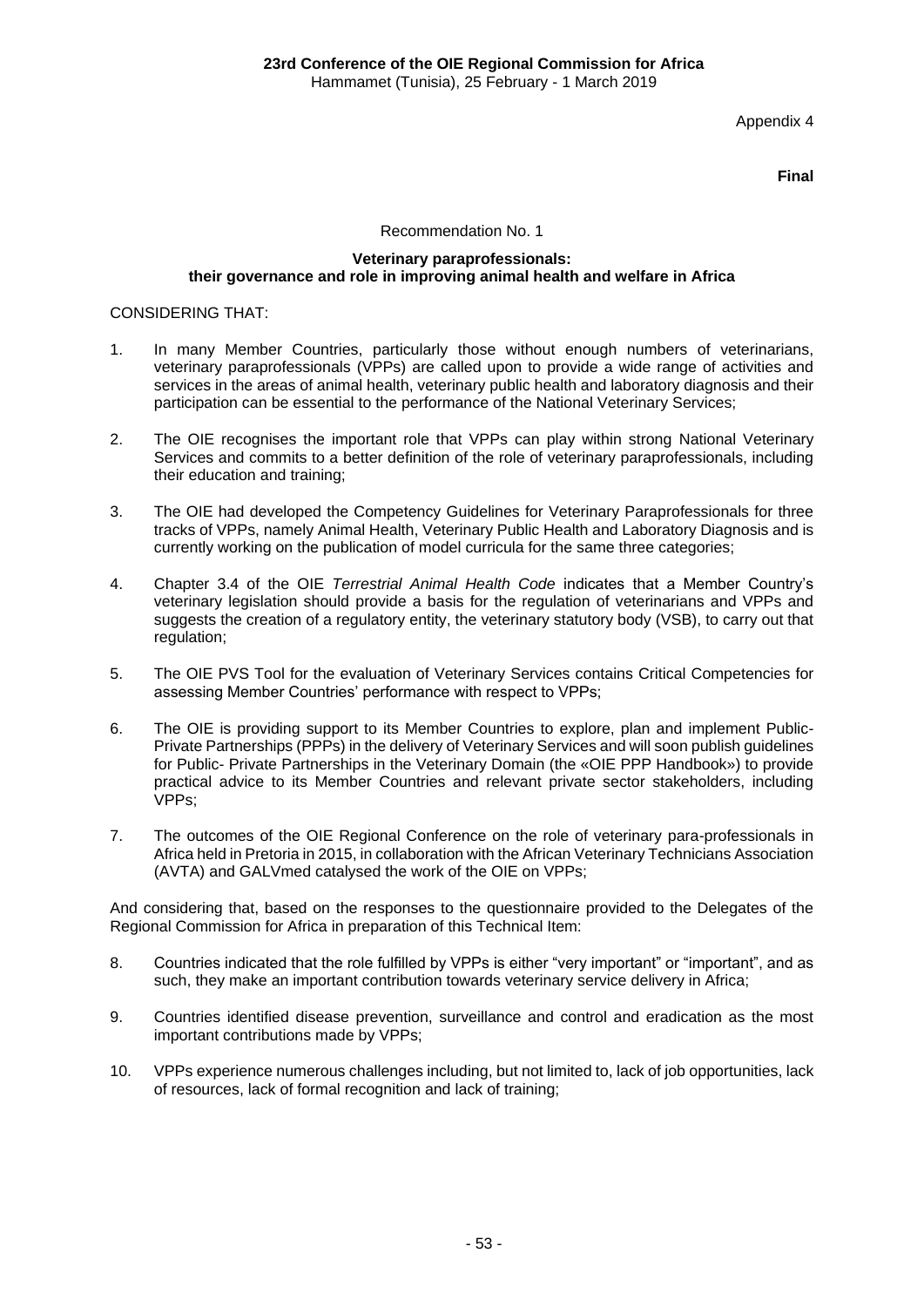- 11. VPPs are present in both the private and public sector, with the animal health category being the most widely recognised VPP group within both sectors;
- 12. On average, more than enough VPP training facilities are available in Member Countries and the duration of the formal training they provide differs widely between countries ranging from 6 to 36 months according to the country's specific needs and availability of resources;
- 13. Most of the activities carried out by VPPs are done under the supervision of a veterinarian;
- 14. Most of the countries indicated that VPPs are regulated, but less than half of them are regulated by a Veterinary Statutory Body (VSB);
- 15. VSBs are mostly involved in assessing the curriculum, while they are involved to a lesser extent in setting exit examinations, continuous professional development activities and the placement of students for internships;
- 16. The majority of the Member Countries do not allow VPPs from other countries to work within their country; and
- 17. The majority of Member Countries indicated the presence of Community-based Animal Health Workers (CAHWs) usually trained for less than a month with no regulatory oversight of their work.

## THE REGIONAL COMMISSION FOR AFRICA

### RECOMMENDS THAT MEMBER COUNTRIES:

- 1. Actively use the OIE Competency Guidelines and the OIE Curricula Guidelines for Veterinary Paraprofessionals as advocacy documents to engage a dialogue with educational authorities and training institutions in order to stimulate the development and/or upgrading of VPPs education;
- 2. Undertake human resource needs assessments to determine the number and types of VPPs needed to fulfil the responsibilities of the Veterinary Services and use the OIE Competency and Curricula documents to help define the job responsibilities and relevant training required for additional VPPs;
- 3. Establish a Veterinary Statutory Body or make sure, whenever possible, existing VSBs' mandates include recognising the different categories of VPPs, identifying their prerogatives and activities and defining their training requirements for licensure or registration;
- 4. Take advantage of the PVS Pathway mission reports and implement the recommendations related to VPPs and VSBs:
- 5. Request the undertaking of an OIE Veterinary Legislation Agreement with a focus on VSB-related legal reform when relevant;

# AND THAT THE OIE:

- 6. Continue to provide support to Member Countries through the PVS Pathway, especially through the Veterinary Legislation Support Programme;
- 7. Organise sub-regional workshops for creating an enabling environment for the effective identification of human resource needs for VPPs in the VS as well as their training and utilisation;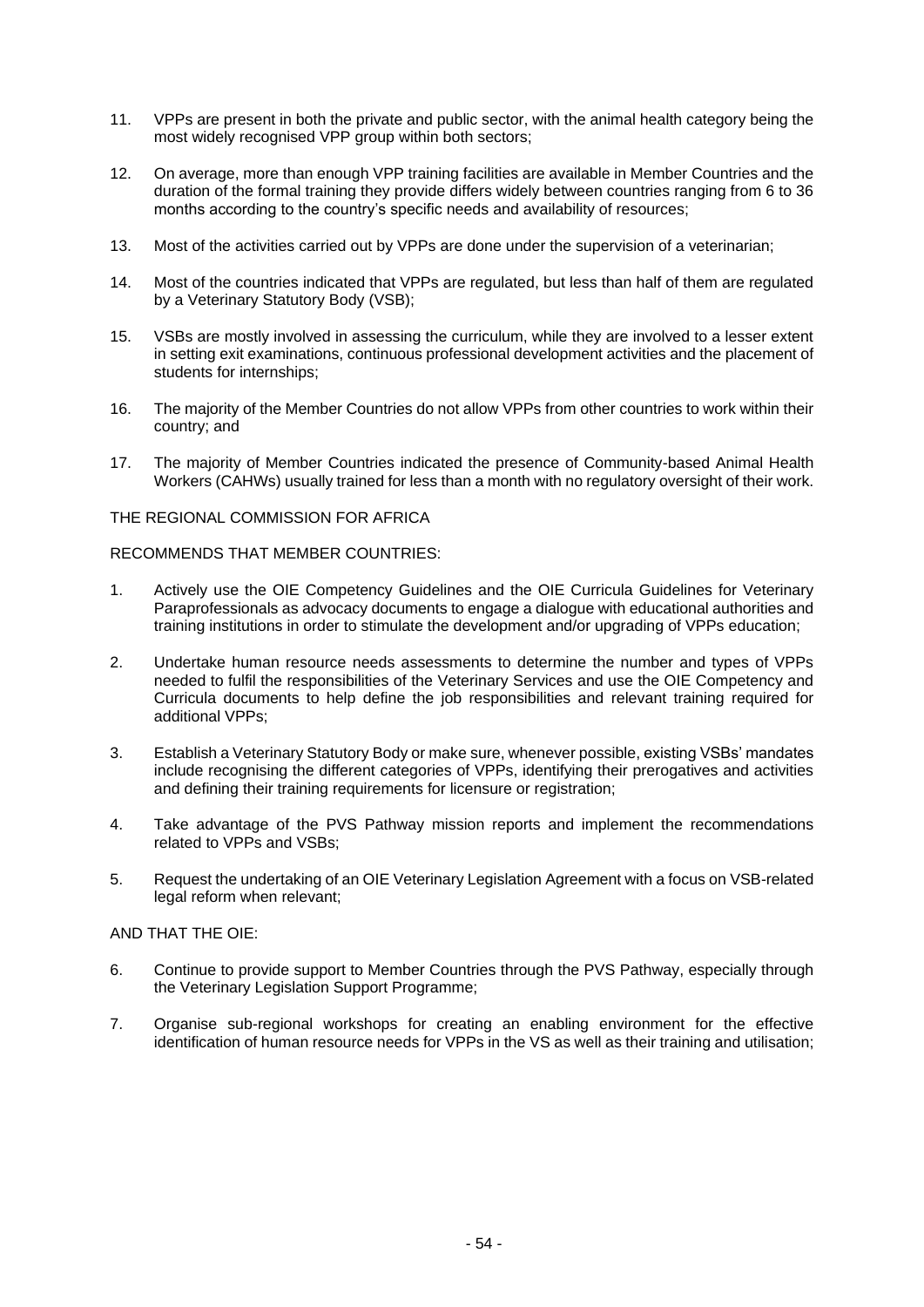- 8. Provide access to experts for undertaking curriculum review and reform efforts with VPP training institutions;
- 9. Through its work on public-private partnerships and the development of the OIE PPP Handbook, work with Member Countries and VPP associations to facilitate the use of private sector VPPs and veterinarians to fulfil the responsibilities and obligations of the VS with regard to animal health and welfare, veterinary public health and laboratory diagnosis; and
- 10. Undertake a partnership with the *École inter-États des sciences et médecine vétérinaires* of Dakar, and any other relevant institutions, aiming at developing quality VPP training activities in Africa.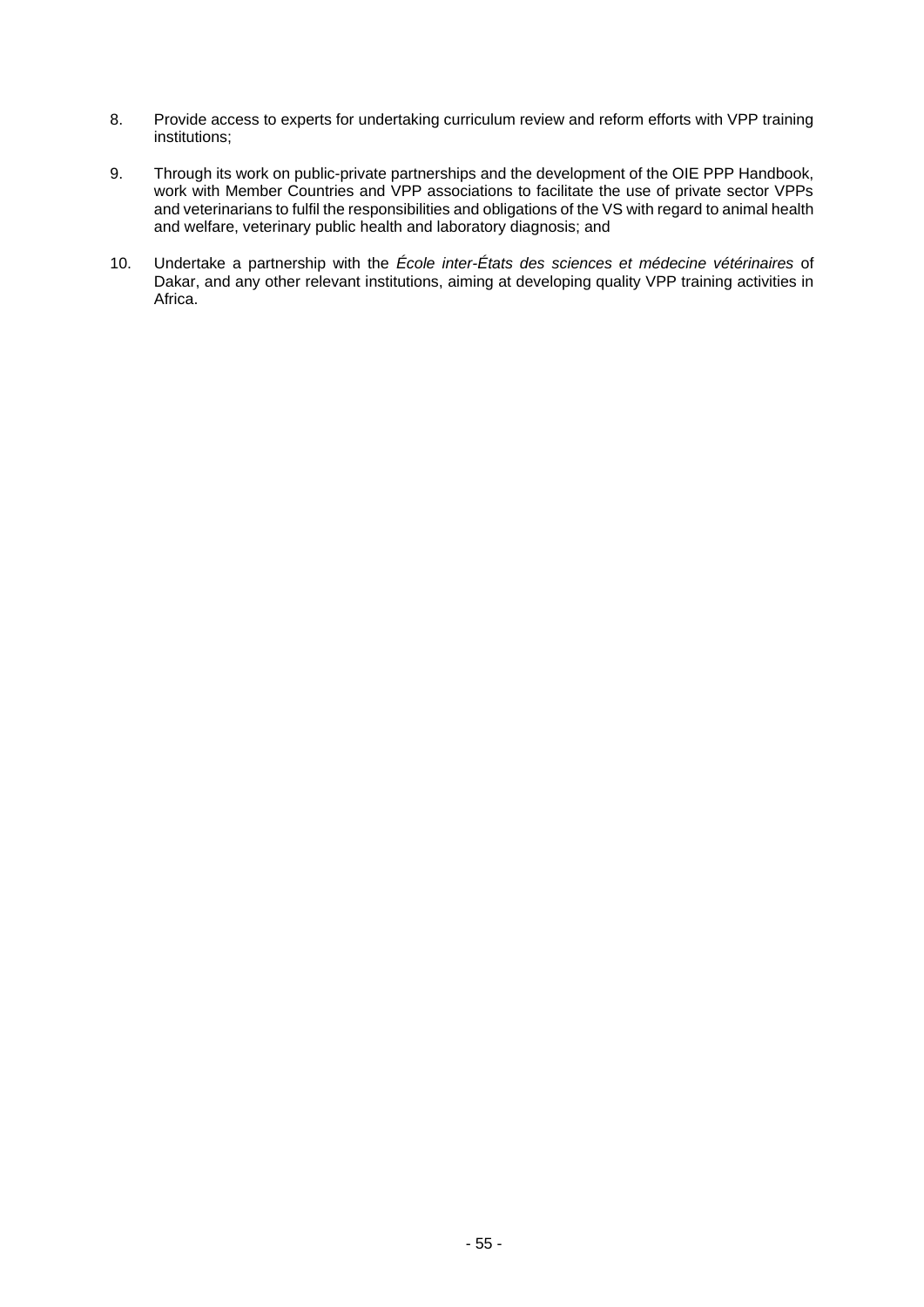Appendix 5

**Final**

## Recommendation No. 2

#### **The PVS Pathway as an Advocacy Tool for Increased Investment in Veterinary Services in Africa**

## CONSIDERING THAT:

- 1. Livestock performance, incorporating animal health, has a major impact on economies and livelihoods in Africa given the high contribution of livestock production to agricultural gross domestic product (GDP) and the high contribution of agricultural GDP to national GDP, particularly in the poorer countries of Africa;
- 2. A combination of a focus on cropping, institutional weaknesses and failed historical approaches has resulted in chronic under-resourcing of the livestock and Veterinary Services sectors during the 70's and 80's, especially in proportion to their influence on economies and livelihoods, from both national governments and international donors;
- 3. Multi-lateral African government initiatives such as the Maputo Declaration on agriculture and food security expenditure (Maputo, 2003), the Malabo Declaration on Accelerated Agricultural Growth and Transformation for Shared Prosperity and Improved Livelihoods (Malabo, 2014), the Comprehensive Africa Agriculture Development Programme (CAADP), and the Livestock Development Strategy for Africa 2015-2035 – LiDeSA (2015), are attempting to reverse this by promoting solidarity in increasing African government investments in agriculture and livestock respectively, and that one of the four strategic objectives of LiDeSA is to enhance animal health and increase production, productivity and resilience of livestock production systems;
- 4. Some key OIE resource partners are also attempting to boost support to the livestock sector, citing its indispensable and growing role in agricultural and rural development, income generation, food security and nutrition, public health, national and international trade, and the environment;
- 5. Livestock contributes directly to 8 of the 17 United Nations' Sustainable Development Goals, and indirectly to all 17;
- 6. There is also a growing awareness of the major role animal health and production can play, particularly in its pastoral dimension, in the prevention and mitigation of organised crime in certain parts of Africa;
- 7. The market for livestock products in Africa is growing rapidly with, for example, annual per capita consumption of meat and milk expected to approximately double by 2050; with the population expected to also double over this period, demand could quadruple; and
- 8. The livestock sector faces high economic impact diseases continuing to devastate livestock populations across Africa, with many of these diseases also posing public health risks as zoonoses.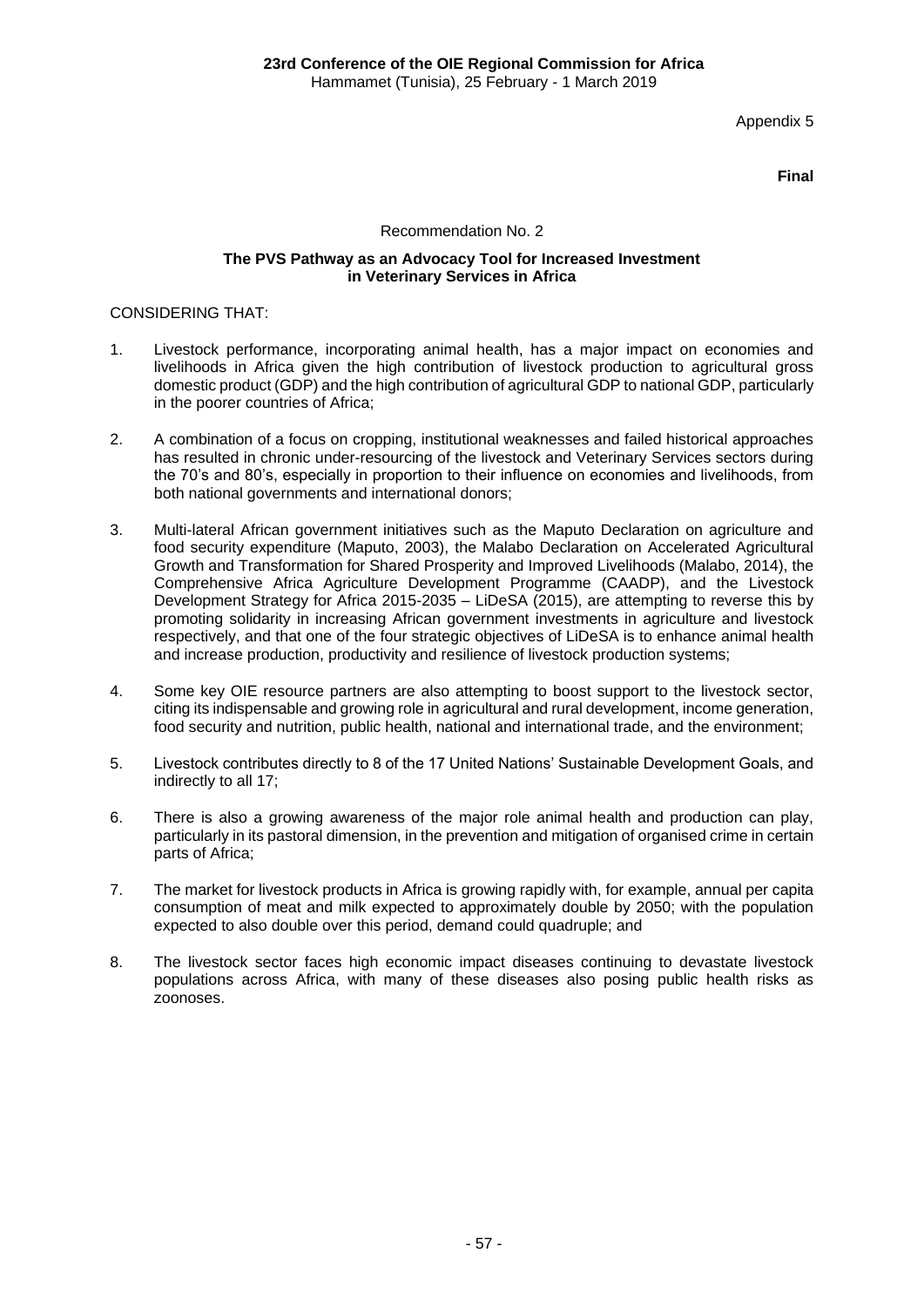## THE REGIONAL COMMISSION FOR AFRICA

## RECOMMENDS THAT MEMBER COUNTRIES:

- 1. Actively engage with the evolved PVS Pathway and take ownership of its outputs as a means to advocate for both increased and better targeted resourcing of animal health and veterinary public health as a key contribution to livestock sector development in Africa;
- 2. Use the messaging as provided in the PVS Pathway Advocacy One Pager and detailed in the PVS Pathway Business Case, to advocate for resourcing to strengthen Veterinary Services and therefore the livestock sector within their governments, particularly at Ministerial levels;
- 3. Advocate for stronger Veterinary Services by using integration of PVS Pathway findings and recommendations as a way to promote their strategic planning and funding proposals within the agricultural sector;
- 4. Use PVS Pathway mission report findings and recommendations in dialogue with relevant technical and financial partners to increase and better target support available to strengthen Veterinary Services and the livestock sector based on national needs and development strategies;
- 5. Utilise the PVS Pathway to also support advocacy and investment targeting animal health issues affecting species other than livestock such as aquatic animals, companion animals (e.g. rabies), wildlife and bees;
- 6. Consider an update via requesting a PVS Evaluation Follow Up where any existing PVS Evaluation report is greater than five years old, or where significant changes to the Veterinary Services have occurred;
- 7. Tailor PVS Pathway engagement based on governance or technical needs via the new opportunities presented by PVS Pathway evolution; including options to receive training, conduct PVS Self-evaluation, supplement PVS Evaluation missions with specific content on PPR or rabies, and receive PVS Pathway Strategic Planning support to integrate findings in a national strategic plan to strengthen Veterinary Services;
- 8. Consider engaging in established PVS Pathway targeted support in One Health, veterinary legislation and veterinary laboratories, and newer forms of targeted support in veterinary and veterinary paraprofessional education and public-private partnerships;
- 9. Make their existing and future PVS Pathway reports publicly available, or, at a minimum, available to official OIE technical and financial partners, given their usefulness in guiding the provision of development support;

#### AND THAT RELEVANT TECHNICAL AND FINANCIAL PARTNERS:

10. Strengthen and formalise the value and use PVS Pathway outputs to inform the design of, investment in, and monitoring of relevant development strategies and projects, and financial and technical support, to strengthen Veterinary Services and the livestock sector in Africa, in close partnership with the OIE and Member Countries concerned;